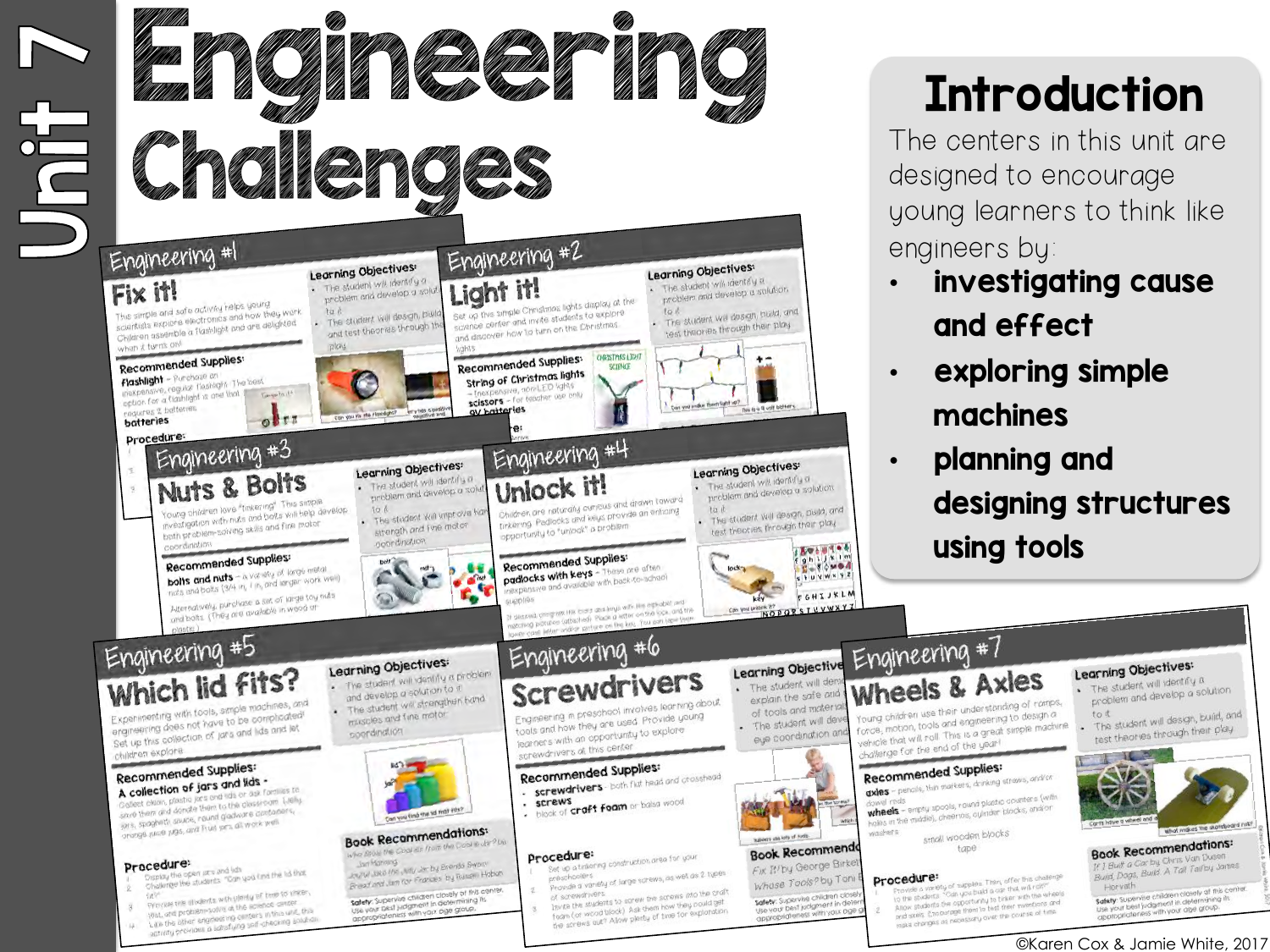

Nuts 2 Brand

Young children love "tinkering". This simple investigation with nuts and bolts will help develop both problem-solving skills and fine motor coordination.

#### Recommended Supplies:

**bolts and nuts** – a variety of large metal nuts and bolts (3/4 in, 1 in, and larger work well)

Alternatively, purchase a set of large toy nuts and bolts. (They are available in wood or plastic.)

#### Procedure:

- Display a few large nuts and bolts at the science center.
- 2. Challenge the students figure out which ones fit together.

### Learning Objectives:

- The student will identify a problem and develop a solution to it.
- The student will improve hand strength and fine motor coordination.



Can you attach the nut to the bolt?

#### Book Recommendations:

The Toolbox by Anne Rockwell

Tool Book by Gail Gibbons

**Safety**: Supervise children closely at this center. Use your best judgment in determining its appropriateness with your age group.